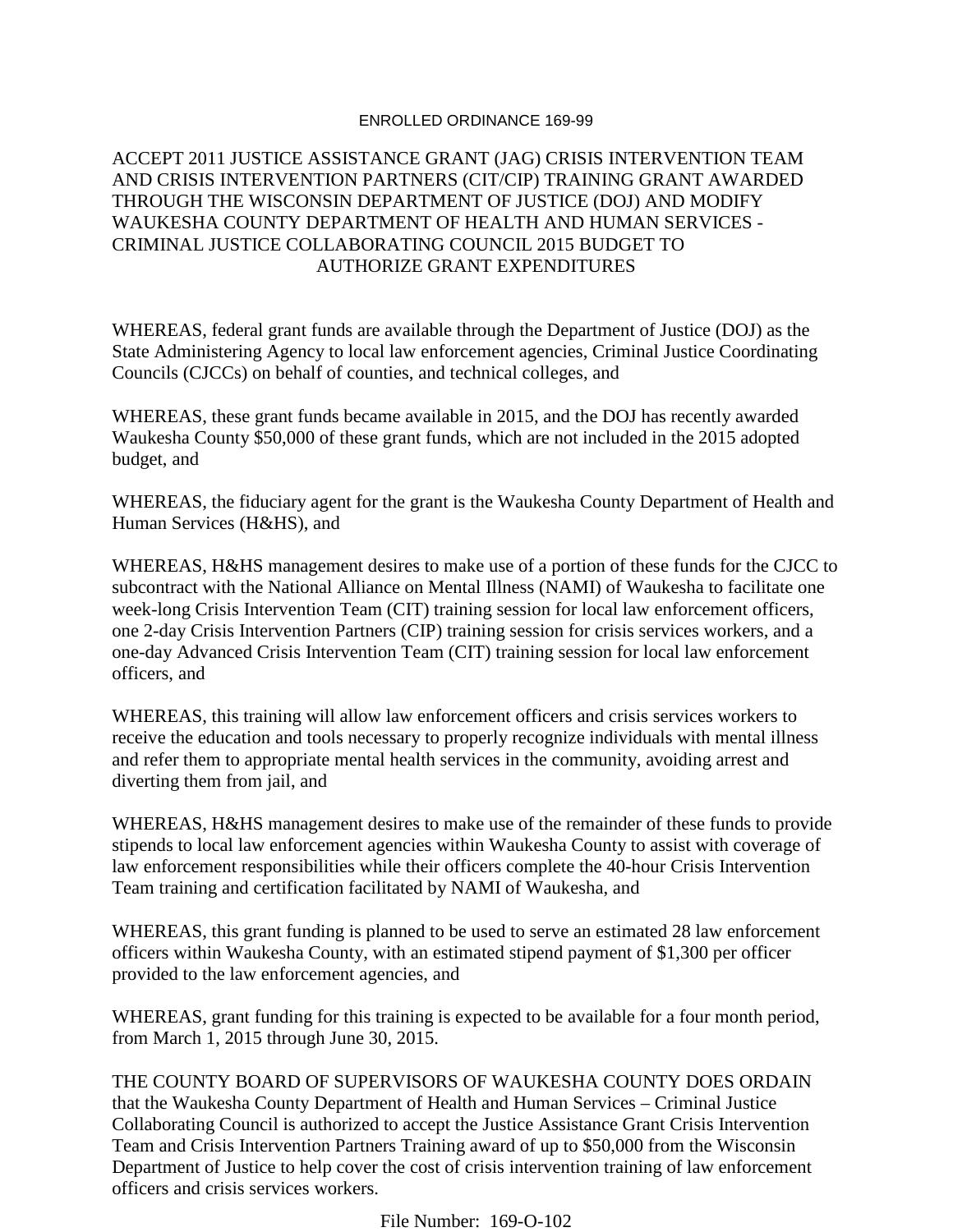BE IT FURTHER ORDAINED that the Waukesha County Department of Health and Human Services - Criminal Justice Collaborating Council 2015 budget be modified to increase General Government Revenues by \$50,000 and increase Operating Expense appropriations by \$50,000 for related grant expenditures.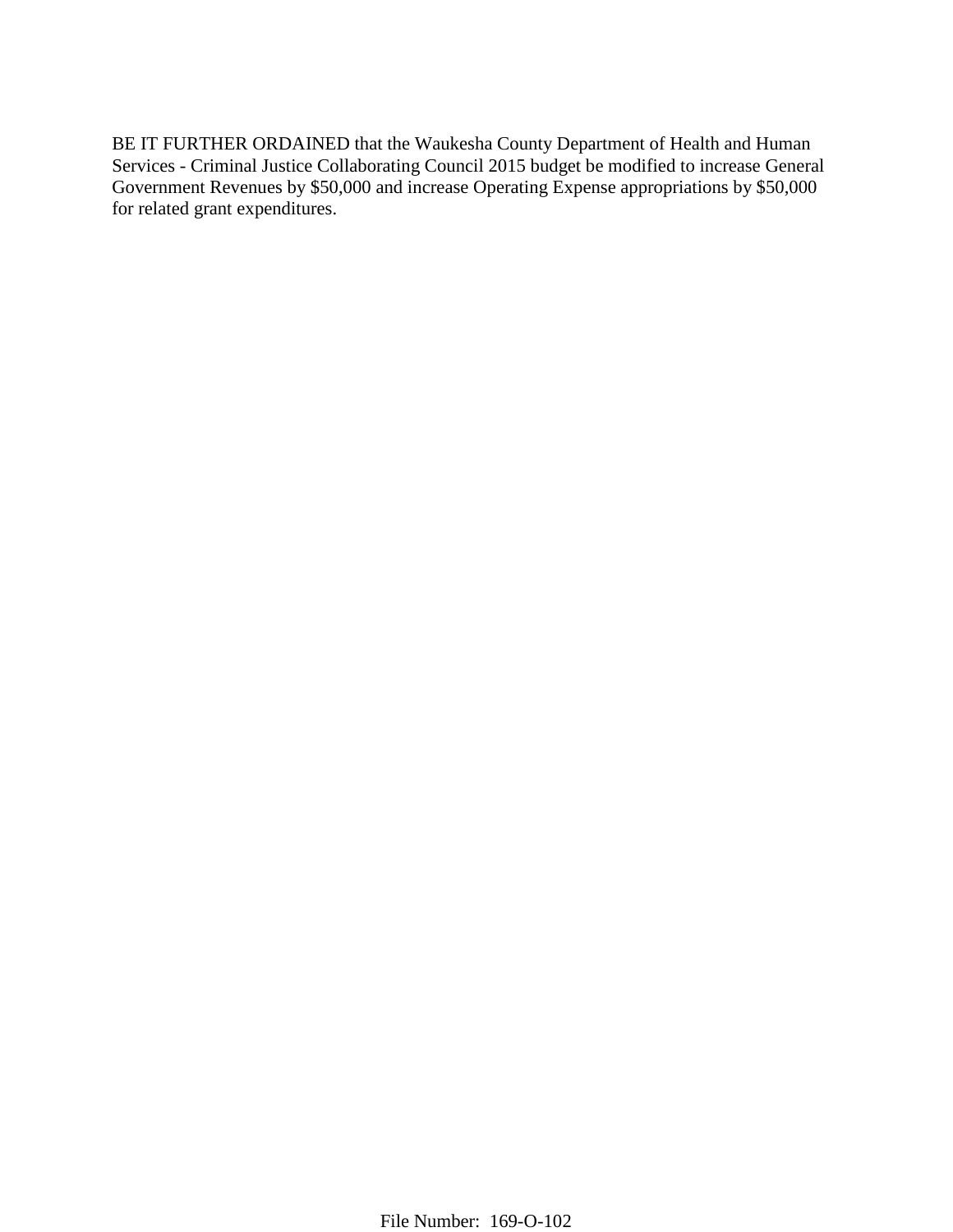### FISCAL NOTE

# ACCEPT 2011 JUSTICE GRANT (JAG) CRISIS INTERVENTION TEAM AND CRISIS INTERVENTION PARTNERS (CIT/CIP) TRAINING GRANT AWARDED THROUGH THE WISCONSIN DEPARTMENT OF JUSTICE (DOJ) AND MODIFY WAUKESHA COUNTY DEPARTMENT OF HEALTH AND HUMAN SERVICES – CRIMINAL JUSTICE COLLABORATING COUNCIL 2015 BUDGET TO AUTHORIZE GRANT EXPENDITURES

This ordinance authorizes the County Department of Health and Human Services (H&HS) – Criminal Justice Collaborating Council (CJCC) program to accept and appropriate \$50,000 of Federal grant funding, awarded through the Wisconsin Department of Justice (DOJ). The grant funding period runs from March 1, 2015 through June 30, 2015.

This grant funding is planned to provide training to local law enforcement officers (including municipal police and Sheriff's deputies) and individuals in related professions (e.g., correctional officers, social workers, probation agents) to help properly recognize individuals with mental illness and refer them to appropriate mental health services.

The CJCC Coordinator indicates that \$36,400 of this grant funding is planned to be used to provide a stipend of \$1,300 per officer (for up to 28 officers) to law enforcement agencies within the County (including the Sheriff's Department) to help cover the cost of law enforcement coverage needed while their officers complete the week-long training session. Stipends will not be provided for individuals attending the shorter two-day training for individuals in related fields and the one-day advanced training session planned later in the year. The remaining \$13,600 will be used to subcontract with the National Alliance on Mental Illness (NAMI) of Waukesha County, to facilitate all of these training sessions. This grant does not cover direct administrative costs of County staff carrying out this grant. The DOJ does not allow reimbursements for County indirect costs related to this grant funding.

This ordinance has no direct impact on the 2015 tax levy.

Linda Withouski \_\_\_\_\_\_\_\_\_\_\_\_\_\_\_\_\_\_\_\_\_\_\_\_\_\_\_\_\_\_\_\_\_\_\_\_\_\_\_\_\_\_\_\_\_\_\_\_\_\_\_\_\_\_\_\_\_\_\_\_\_\_\_\_\_\_\_\_\_\_\_\_\_\_\_\_\_\_\_\_\_\_\_\_\_\_\_\_\_

Linda Witkowski Budget Manager

ST 3/2/2015 BAJ #2015-00001702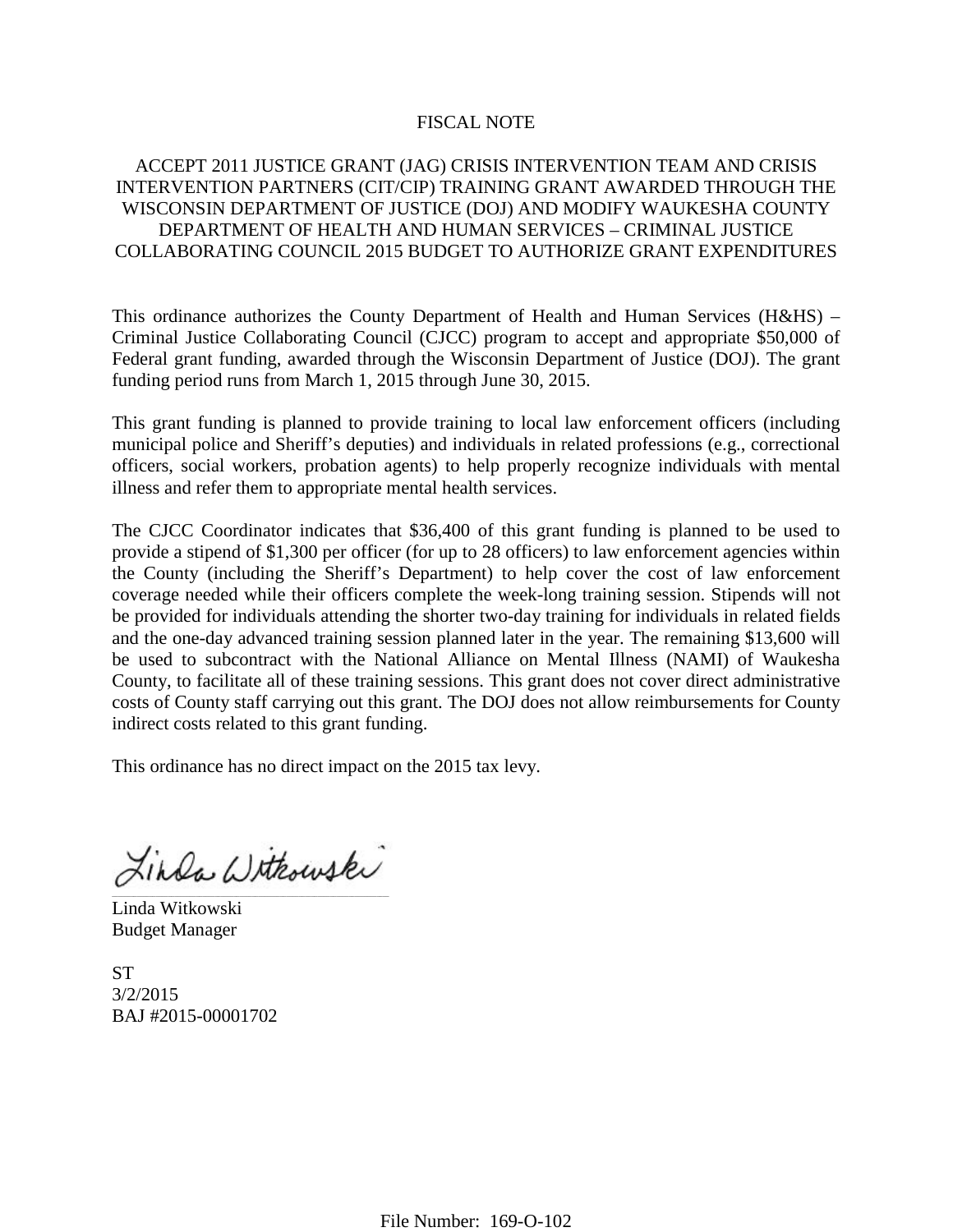ACCEPT 2011 JUSTICE ASSISTANCE GRANT (JAG) CRISIS INTERVENTION TEAM AND CRISIS INTERVENTION PARTNERS (CIT/CIP) TRAINING GRANT AWARDED THROUGH THE WISCONSIN DEPARTMENT OF JUSTICE (DOJ) AND MODIFY WAUKESHA COUNTY DEPARTMENT OF HEALTH AND HUMAN SERVICES -CRIMINAL JUSTICE COLLABORATING COUNCIL 2015 BUDGET TO **AUTHORIZE GRANT EXPENDITURES** 

Presented by: Health and Human Services Committee

Gilbert W. Yerke. Chair

**Brandtien** Christine M. Howard

lane E. Paulson

Thomas J. Schellinger

eremy

William J/Zaborow

Approved by: **Finance Committee** 

James O Demnih

James A. Heinrich, Chair

Eric Highun

Richard Morris<sup>e</sup>

**Larry Nelson** 

Duane E. Paulson

Steve Whittow

William J. Zaborówski

The foregoing legislation adopted by the County Board of Supervisors of Waukesha County, Wisconsin, was presented to the County Executive on:

1. Nanse 3/24/2015 Rathleen Novack, County Clerk Date:

The foregoing legislation adopted by the County Board of Supervisors of Waukesha County, Wisconsin, is hereby:

Approved:  $\mathbb{X}$ Vetoed:

Date:  $4-15$ 

Daniel P. Vrakas, County Executive

169-O-102